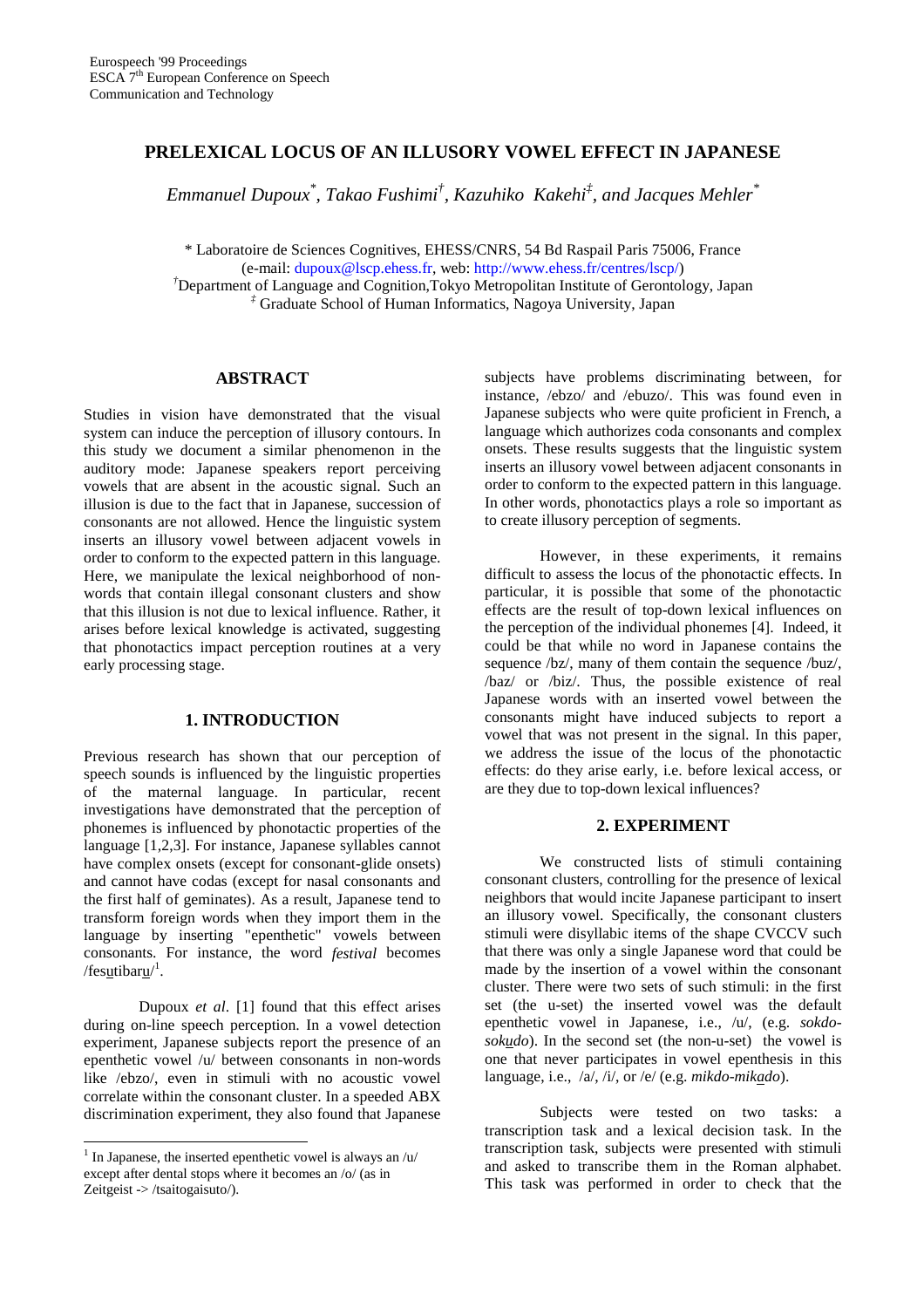epenthesis effect arose with these stimuli. In the lexical decision task, subjects had to decide whether the stimuli were actual words in Japanese. The predictions were as follows: if the epenthesis effect is lexically driven, we should expect a large effect of the lexical neighborhood on the perception of the items with an illegal consonant cluster. In particular, items in the u-set (e.g. *sokdo)* should be perceived with an epenthetic /u/, and items in the non-u set items should be perceived with a non-u vowel yielding a Japanese word (e.g. *mikdo - mikado*). Furthermore, items in both sets should be considered as potential Japanese words with in the lexical decision experiment. In contrast, if the vowel epenthesis arises before lexical access, both *sokdo* and *mikdo* items should yield an epenthetic /u/, and as a consequence, only *sokdo* will be considered as a Japanese word. Indeed, after /u/ epenthesis, *mikdo* becomes *mikudo* which is not a Japanese word. In order to have some baseline to assess the performance of the test items, we included in the experiment control words like *sokudo* and *mikado* and non-words like *sokado* and *mikudo*.

In this experiment, the stimuli were recorded by a phonetically trained native speaker of French, who imitated words and non-words produced by a Japanese speaker. This solution was adopted because the Japanese speaker could not produce the consonant clusters accurately.

## **2.1. Method**

#### *Materials*

Two sets of 19 triplets were constructed. In the first set (the u-set) the triplets were of the type (*sokdo, sokudo, sokado*). The first element in the triplet was a disyllable containing an illegal consonant cluster in Japanese. The other two elements were identical to the first except for a vowel inserted between the consonants. The second element of the triplet was always a word and had the default epenthetic /u/ inserted, whereas the last element was a non-word and had one of the Japanese nonepenthetic vowels, /a/, /e/, or /i/. The second set (the nonu-set) contained triplets of the type (*mikdo, mikado, mikudo*). These triplets were similar to those of the u-set, except that the words were produced with the insertion of a non-epenthetic vowel, and the non-words were produced by the insertion of  $/u$ . In all cases, there was only one possible way to make a word in Japanese through the insertion of a vowel in the consonant cluster of the first element of a triplet. An additional list of 78 filler items was also constructed, half words, half legal non-words.

The stimuli were recorded by a native speaker of Japanese and a native speaker of French in the following way: The Japanese speaker first read a given triplet, and the French speaker repeated the same triplet, trying to imitate the Japanese items in segmental and suprasegmental features, except for the cluster condition, where it was required to really produce the consonant

cluster. Each triplet was recorded three times, and the best tokens were selected by a French and Japanese listener. The stimuli were then digitally recorded (16kHz). Of these, 5 triplets had to be removed because either the word or the non-word member of a triplet were considered ambiguous, badly pronounced, or of the wrong lexical category by a native Japanese phonetician. This left 14 triplets in the u-set and 14 triplets in the nonu-set (the items are listed in the Appendix). Similarly, 10 fillers were removed because of bad pronunciation, leaving a total of 68 fillers.

#### *Procedure*

For the phonetic transcription task, the items were presented in a randomized order over headphones. Subjects were instructed to type the transcription in the Roman alphabet of the items by typing them on the computer's keyboard.

For the lexical decision, the items were presented in a randomized order over headphones using the EXPE software [5] on a PC compatible. Subjects were instructed to classify the stimuli into real Japanese words versus non existent words as fast as they could. If no response was given within a 4 seconds deadline after the presentation of an item, the next stimulus was presented. Subjects were given a practice session of 10 trials with feedback, and then started in the main experiment with no feedback.

#### *Participants*

Fifteen native speakers of Japanese were recruited and ran on the lexical decision experiment. Five Japanese subjects performed the phonetic transcription task. They were all Japanese volunteers recruited in Paris.

## **2.2 Results**

Two subjects had more than 50% errors in the nonwords (both for distractors and test items) and were removed from subsequent analysis.

First, the phonetic transcription results for the consonant cluster items were analyzed separately for items in the uset and items in the non-u-set. Consonant cluster items in the u-set produced 83% of transcription with an epenthetic /u/ inserted between the consonant. Only 1% of the responses contained a different vowel (/ou/ instead of  $/u$  in one item). In the remaining 16% of the cases, subjects transcribed a consonant cluster. In the non-u-set, there were 74% /u/ responses, 10% of a different vowel (the vowel /i/), and 16% of a consonant cluster response. The /i/ response was localized in two items: *rekSi* and *rikSi*. It is interesting to note that the  $\pi$  *rial* response turns these two items into a real Japanese word (*rekiSi* and *rikiSi*, respectively). Note also that in these items, there were still 20% of the /u/ responses.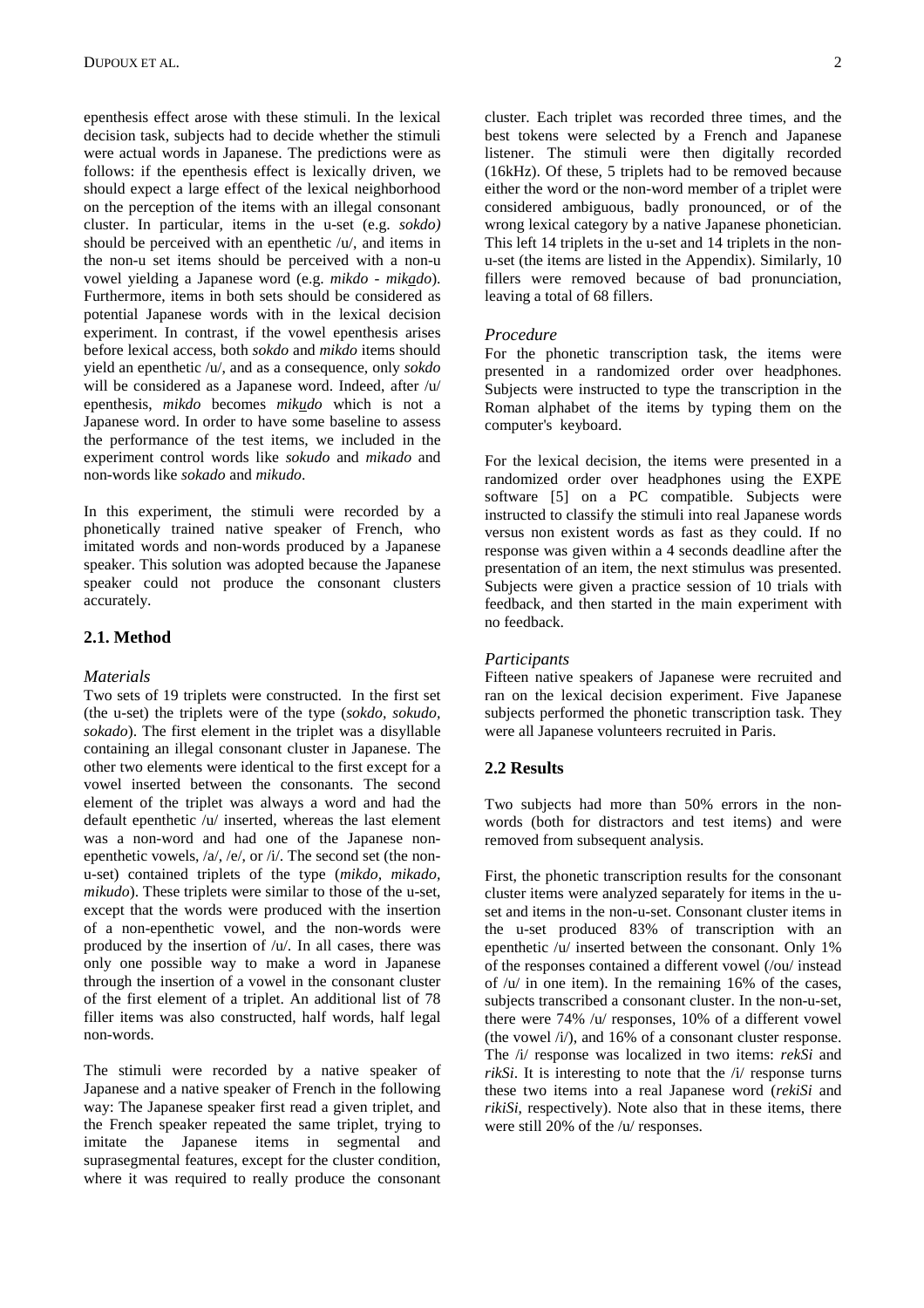Table 1: percent "word" response to cluster items in the lexical decision experiment.

|                  | Nonwords | Words  | Clusters |
|------------------|----------|--------|----------|
| u-set            | 6.0%     | 91.8%  | 70.4%    |
| <i>(example)</i> | sokado   | sokudo | sokdo)   |
|                  |          |        |          |
| non-u-set        | 10.4%    | 96.1%  | 18.7%    |
| (example)        | mikudo   | mikado | mikdo)   |

Second, the lexical decision data was analyzed in terms of percent 'word' response. The data is displayed in Table 1. As one can see, words are labeled as words (93% of the cases), and non-words are not (8% of the cases). The results of the cluster words depends on the type of set. Cluster items in the u-set are labeled as words in 70% on average, a score significantly different from 50% ( $p<.007$ ). Planned contrasts showed that this score was significantly different from the score with the control non-words  $(F1(1,12)=103, p<.001;$  $F2(1,13)=108$ ,  $p<.001$ ) and with the control words (F1(1,12)=12, p<0.003; F2(1,13)=13, p<0.001). In contrast, the cluster items in the non-u set are classified as words in only 18.7% on average (significantly below 50%, p<.001). This score was significantly different than the score with the control words  $(F1(1,12)=341, p<.001;$  $F2(1,13)=109$ ,  $p<0.001$ ), and than the control non-words although the difference is only significant in the participants analysis  $(F1(1,12)=11.7, p<.005;$  $F2(1,13)=1.7, p>1$ .

Third, we analyzed the RTs for the responses in the dominant category, that is, responses as 'word' for cluster items in the u-set and responses as 'non-word' for items in the non-u-set. These responses are shown in Table 2, together with the RTs for the control words and nonwords. An ANOVA analysis revealed that the control words yield significantly faster latencies than control non-words  $(F1(1,12)=16, p<.002; F2(1,13)=91, p<.001)$ . Cluster items in the u-set did not differ significantly from control words (both Fs<1), but yielded significantly faster RTs than control non-words in the participant's analysis (F1(1,12)=4.7, p<.05; F2(1,13)=2.7, p>.1). In contrast, cluster items in the non-u-set yielded slower RTs than the control words  $(F1(1,12)=28.0, p<.001;$ F2(1,13)=56.5, p<.001), but did not differ significantly from the control non-words  $(F1(1,12)=1.9, p>1;$  $F2(1,13)=3.0$ ,  $p>1$ ). In other words, the cluster items were responded to with latencies similar to that typical of the lexical category that they were assimilated to.

In the above analysis of the transcription task, we found two items in the non-u-set that yielded the identification of /i/ instead of /u/ (namely, *rekSi* and *rikSi*). A post-hoc analysis showed that the lexical decision responses for these two items were 77% and 54% of "word" response, respectively, whereas all the other items in the non-u-set yielded a majority of non-word responses. Could it be that these two items reflected a lexical influence on the epenthesis effect? The insertion if /i/ could indeed be caused by the presence of the Japanese words *rekiSi* and *rikiSi* which contain an /i/ between the two medial consonants. This would cause us to reconsider our above interpretation. However, note that none of the other items in the non-u-set showed this behavior. Despite the presence of lexical items with non-u vowels between the medial consonant, all the other items showed a consistent perception of /u/ and a non-word response. An alternative interpretation for these two items could rest on the observation that in fact cases of /i/ epenthesis in Japanese have been reported in Japanese. Shinohara [6] discusses some of these cases, and while she argues that /i/ epenthesis may not be a productive phenomenon in Japanese, it is worthwhile noting that the majority of the existing cases of loan words with /i/ insertion arise in the context of voiceless stop-fricative consonant clusters (i.e. *textile*  $\rightarrow$  /tekisutairo/), hence the same context as in *rikSi*. Further research will find out whether these cases are bona fide prelexical epenthesis effects or lexical influences.

### **3. DISCUSSION**

In this experiment, we presented subjects with items containing illegal Japanese consonant clusters. Half of these items produced a word after the insertion of an epenthetic /u/ and half produced a non-word. In the transcription task, we found that the perception of an epenthetic /u/ was very similar in the two sets. Furthermore, in a speeded lexical decision, these items were consistently classified as words and non-words, respectively, and the insertion of the epenthetic /u/ did not slow down the reaction time compared to control items. In brief, the data obtained supports the interpretation of epenthesis as a prelexical effect, i.e., an effect that arises during the encoding of speech sounds before lexical access occurs. These results are consistent with an electrophysiological finding by Dupoux and colleagues [7] who reported that whereas French participants show an early MMN response to a change

Table 2: Reaction times (ms), standard error, and percent error to cluster and control items in the lexical decision experiment.

|           |      | Non-words |       |      | Words |      |      | $\gamma$ lusters   |       |
|-----------|------|-----------|-------|------|-------|------|------|--------------------|-------|
|           | DТ   | SЕ        | Err   | DТ   | SE    | Err  | RT   | SE                 | Err   |
| u-set     | 1231 | 78        | 6.0%  | 1055 | 40    | 8.2% | 1084 | $\sim$<br><u>.</u> | 29.1% |
| non-u-set | 1241 | 64        | 10.4% | 949  | 34    | 3.8% | 1323 | 86                 | 18.7% |